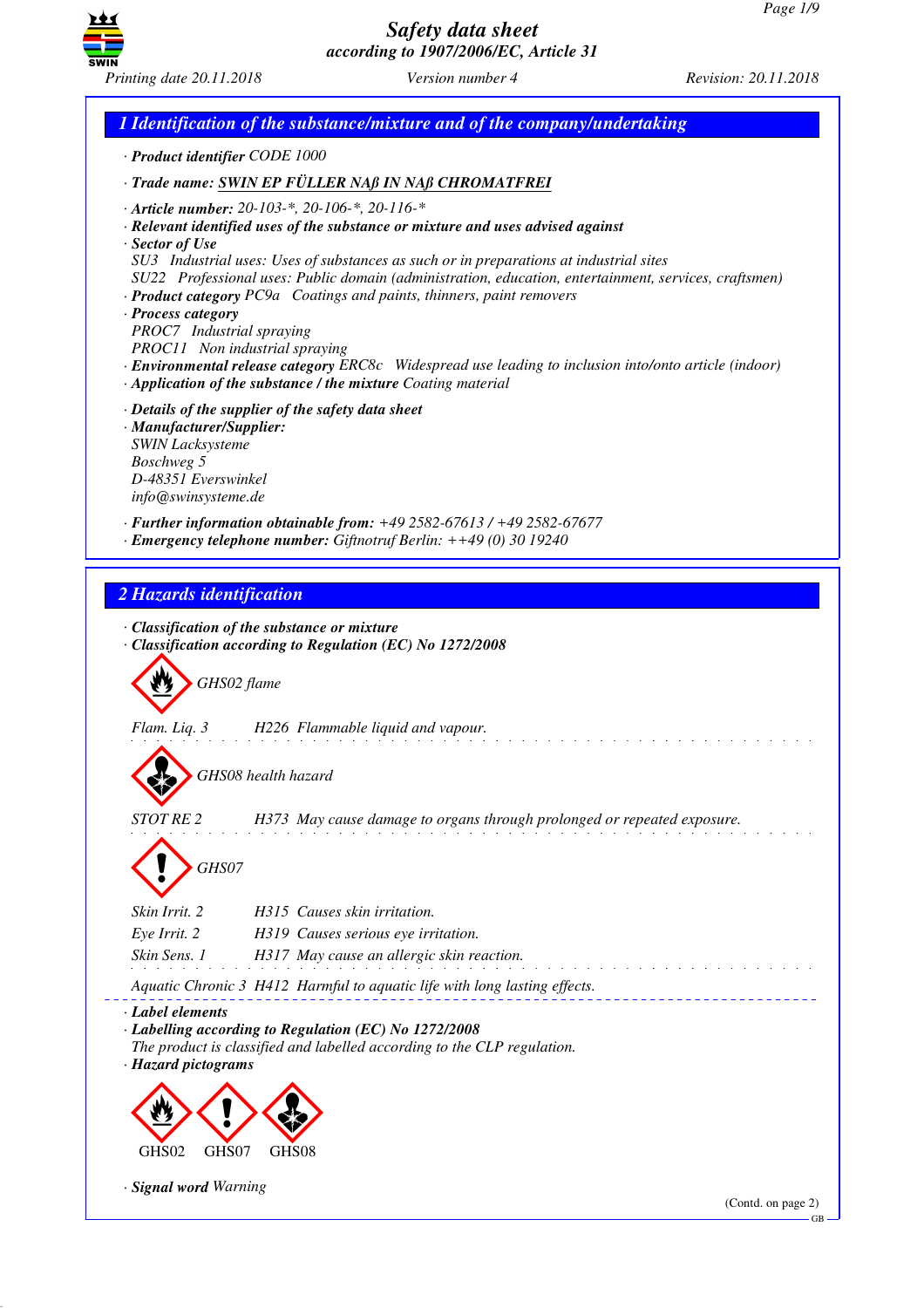

# *Trade name: SWIN EP FÜLLER NAß IN NAß CHROMATFREI*

|                                                                       | (Contd. of page 1)                                                                                                                                 |
|-----------------------------------------------------------------------|----------------------------------------------------------------------------------------------------------------------------------------------------|
| · Hazard-determining components of labelling:                         |                                                                                                                                                    |
|                                                                       | reaction product: bisphenol-A-(epichlorhydrin) epoxy resin (number averagemolecular weight $\leq$ 700)                                             |
| xylene                                                                |                                                                                                                                                    |
|                                                                       | reaction product: bisphenol-A-(epichlorhydrin) epoxy resin (number average molecular weight $\leq$ 700)                                            |
| · Hazard statements                                                   |                                                                                                                                                    |
| H226 Flammable liquid and vapour.                                     |                                                                                                                                                    |
| H315 Causes skin irritation.                                          |                                                                                                                                                    |
| H319 Causes serious eye irritation.                                   |                                                                                                                                                    |
| H317 May cause an allergic skin reaction.                             |                                                                                                                                                    |
|                                                                       | H373 May cause damage to organs through prolonged or repeated exposure.                                                                            |
| H412 Harmful to aquatic life with long lasting effects.               |                                                                                                                                                    |
| · Precautionary statements                                            |                                                                                                                                                    |
| P <sub>260</sub>                                                      | Do not breathe mist/vapours/spray.                                                                                                                 |
| <i>P271</i>                                                           | Use only outdoors or in a well-ventilated area.                                                                                                    |
| <i>P280</i>                                                           | Wear protective gloves/protective clothing/eye protection/face protection.                                                                         |
|                                                                       | P305+P351+P338 IF IN EYES: Rinse cautiously with water for several minutes. Remove contact lenses, if<br>present and easy to do. Continue rinsing. |
| <i>P501</i><br>regulations.                                           | Dispose of contents/container in accordance with local/regional/national/international                                                             |
| $\cdot$ Other hazards -<br>$\cdot$ Results of PBT and vPvB assessment |                                                                                                                                                    |

*· PBT: Not applicable. · vPvB: Not applicable.*

# *3 Composition/information on ingredients*

### *· Chemical characterisation: Mixtures*

*· Description: Mixture of substances listed below with nonhazardous additions.*

| · Dangerous components:                                                |                                                                                                                                                                                                                                |                    |  |
|------------------------------------------------------------------------|--------------------------------------------------------------------------------------------------------------------------------------------------------------------------------------------------------------------------------|--------------------|--|
| CAS: 1330-20-7<br>EINECS: 215-535-7<br>Reg.nr.: 01-2119488216-32-XXXX  | xylene<br><b>◆</b> Flam. Liq. 3, H226; ◆ STOT RE 2, H373; Asp. Tox. 1,<br>$H304$ ; $\langle \cdot \rangle$ Acute Tox. 4, H312; Acute Tox. 4, H332; Skin<br>Irrit. 2, H315; Eye Irrit. 2, H319; STOT SE 3, H335                 | $10 - 25%$         |  |
| CAS: 25068-38-6<br>NLP: 500-033-5                                      | reaction product: bisphenol-A-(epichlorhydrin) epoxy resin 10-25%<br>(number averagemolecular weight $\leq 700$ )<br>Skin Irrit. 2, H315; Eye Irrit. 2, H319; Skin Sens. 1, H317                                               |                    |  |
| CAS: 25068-38-6<br>NLP: 500-033-5<br>Reg.nr.: 01-2119456619-26-XXXX    | reaction product: bisphenol-A-(epichlorhydrin) epoxy resin $ 2.5-10\% $<br>(number average molecular weight $\leq 700$ )<br>Aquatic Chronic 2, H411; $\Diamond$ Skin Irrit. 2, H315; Eye<br>Irrit. 2, H319; Skin Sens. 1, H317 |                    |  |
| EC number: 918-668-5<br>Reg.nr.: 01-02119455851-35-XXXX                | Hydocarbons, C9-C15, Aromatics<br>$\otimes$ Flam. Liq. 3, H226; $\otimes$ Asp. Tox. 1, H304; $\otimes$ Aquatic<br>Chronic 2, $\overline{H}411$ ; $\langle \rangle$ STOT SE 3, H335-H336                                        | $2.5 - 10\%$       |  |
| CAS: 123-42-2<br>EINECS: 204-626-7<br>Reg.nr.: 01-2119473975-21-XXXX   | 4-hydroxy-4-methylpentan-2-one<br>$\otimes$ Flam. Liq. 3, H226; $\otimes$ Eye Irrit. 2, H319                                                                                                                                   | $2.5 - 10\%$       |  |
| CAS: 108-65-6<br>EINECS: 203-603-9<br>Reg.nr.: 01-2119475791-29-XXXX   | 2-methoxy-1-methylethyl acetate<br>$\otimes$ Flam. Liq. 3, H226                                                                                                                                                                | $2.5 - 10\%$       |  |
| $CAS: 123-86-4$<br>EINECS: 204-658-1<br>Reg.nr.: 01-2119485493-29-XXXX | n-butyl acetate<br>$\circledast$ Flam. Liq. 3, H226; $\circledast$ STOT SE 3, H336                                                                                                                                             | $\leq 2.5\%$       |  |
|                                                                        |                                                                                                                                                                                                                                | (Contd. on page 3) |  |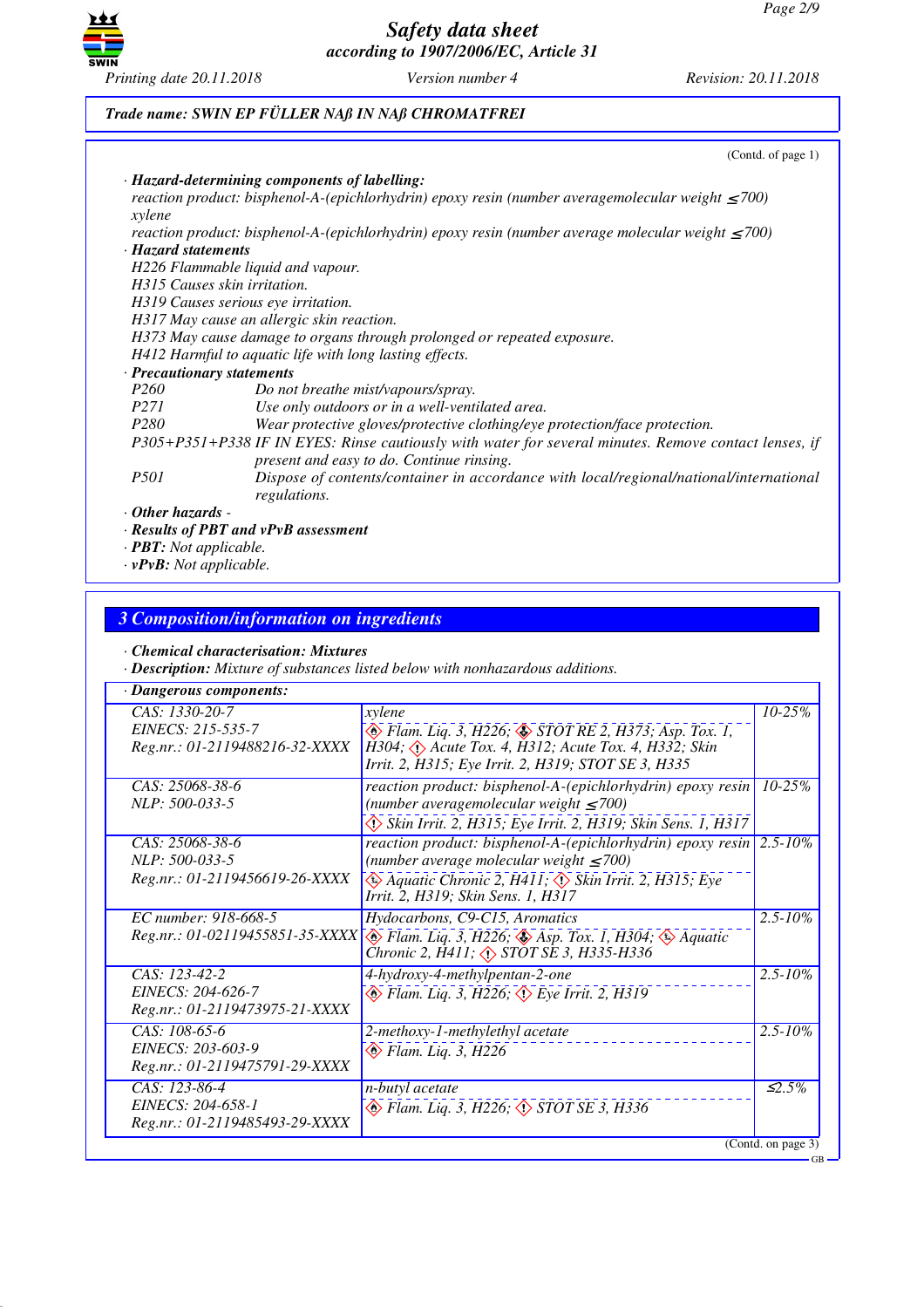

*Trade name: SWIN EP FÜLLER NAß IN NAß CHROMATFREI*

(Contd. of page 2)

*· Additional information: For the wording of the listed hazard phrases refer to section 16.*

### *4 First aid measures*

- *· Description of first aid measures*
- *· General information: Personal protection for the First Aider.*
- *· After inhalation:*
- *Supply fresh air.*
- *Seek medical treatment in case of complaints.*
- *· After skin contact:*
- *Immediately wash with water and soap and rinse thoroughly.*
- *If skin irritation continues, consult a doctor.*
- *· After eye contact: Rinse opened eye for several minutes under running water.*
- *· After swallowing: Do not induce vomiting; call for medical help immediately.*
- *· Information for doctor:*
- *· Most important symptoms and effects, both acute and delayed No further relevant information available.*
- *· Indication of any immediate medical attention and special treatment needed No further relevant information available.*

# *5 Firefighting measures*

- *· Extinguishing media*
- *· Suitable extinguishing agents:*
- *CO2, powder or water spray. Fight larger fires with water spray or alcohol resistant foam.*
- *· For safety reasons unsuitable extinguishing agents: Water with full jet*
- *· Special hazards arising from the substance or mixture No further relevant information available.*
- *· Advice for firefighters*
- *· Protective equipment: Mouth respiratory protective device.*

# *6 Accidental release measures*

- *· Personal precautions, protective equipment and emergency procedures Wear protective equipment. Keep unprotected persons away. Ensure adequate ventilation*
- *· Environmental precautions: Do not allow to enter sewers/ surface or ground water.*
- *· Methods and material for containment and cleaning up:*
- *Absorb with liquid-binding material (sand, diatomite, acid binders, universal binders, sawdust). Dispose contaminated material as waste according to item 13.*
- *· Reference to other sections*
- *See Section 7 for information on safe handling. See Section 8 for information on personal protection equipment.*

# *7 Handling and storage*

- *· Handling:*
- *· Precautions for safe handling*
- *Ensure good ventilation/exhaustion at the workplace. Restrict the quantity stored at the work place.*
- *· Information about fire and explosion protection: Fumes can combine with air to form an explosive mixture. Flammable gas-air mixtures may form in empty receptacles. Keep ignition sources away - Do not smoke. Use explosion-proof apparatus / fittings and spark-proof tools. Protect against electrostatic charges.*

(Contd. on page 4)

GB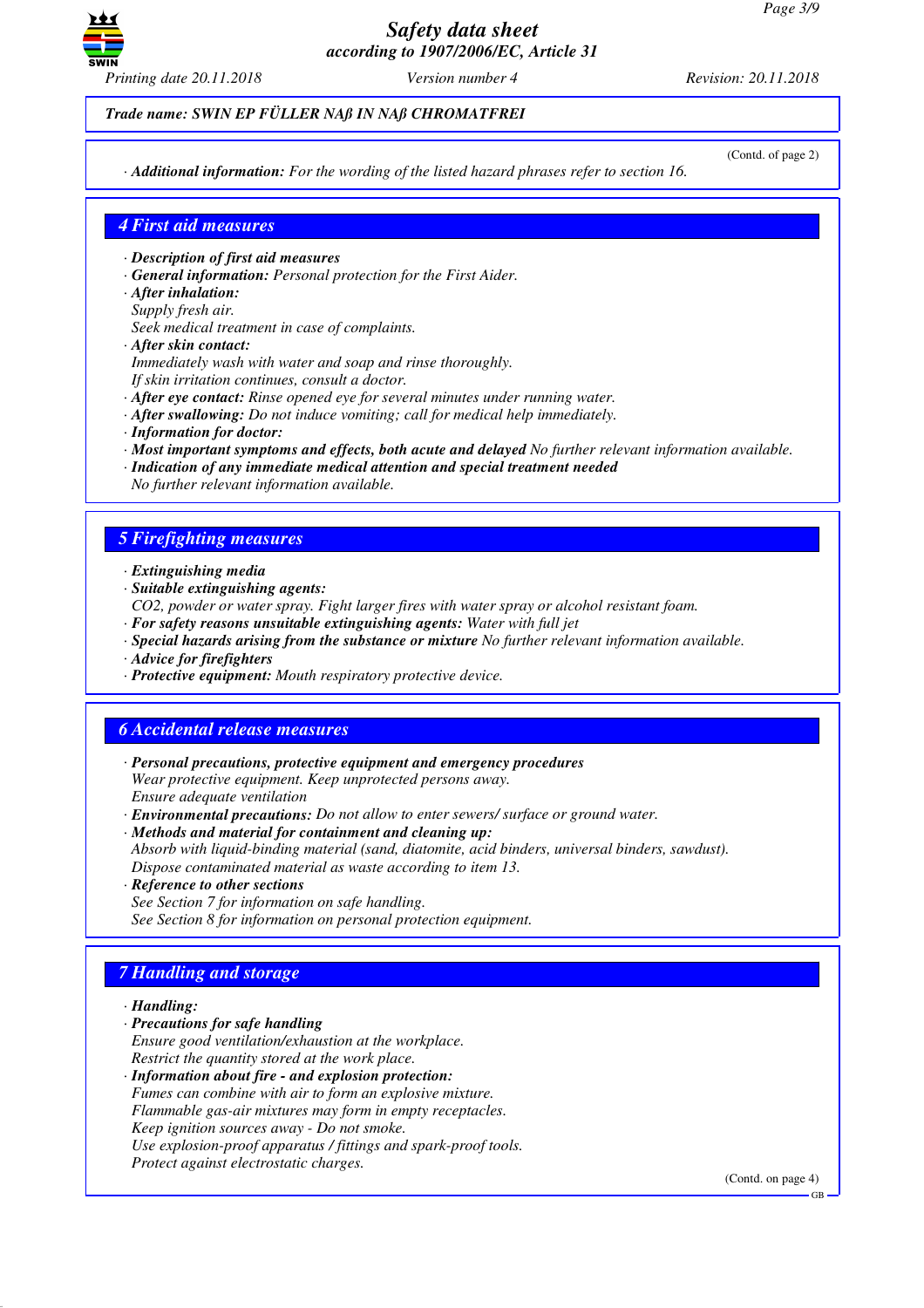

*Trade name: SWIN EP FÜLLER NAß IN NAß CHROMATFREI*

(Contd. of page 3)

- *· Conditions for safe storage, including any incompatibilities*
- *· Storage:*
- *· Requirements to be met by storerooms and receptacles: Provide solvent resistant, sealed floor. Suitable material for receptacles and pipes: steel or stainless steel.*
- *· Information about storage in one common storage facility: Not required.*
- *· Further information about storage conditions: Keep container tightly sealed.*
- *· Specific end use(s) No further relevant information available.*
- 

### *8 Exposure controls/personal protection*

- *· Additional information about design of technical facilities: No further data; see item 7.*
- *· Control parameters*
- *· Ingredients with limit values that require monitoring at the workplace:*

*123-42-2 4-hydroxy-4-methylpentan-2-one WEL Short-term value: 362 mg/m³, 75 ppm*

*Long-term value: 241 mg/m³, 50 ppm*

*108-65-6 2-methoxy-1-methylethyl acetate*

*WEL Short-term value: 548 mg/m³, 100 ppm Long-term value: 274 mg/m³, 50 ppm Sk*

#### *123-86-4 n-butyl acetate*

*WEL Short-term value: 966 mg/m³, 200 ppm*

*Long-term value: 724 mg/m³, 150 ppm*

*· Additional information: The lists valid during the making were used as basis.*

- *· Exposure controls*
- *· Personal protective equipment:*
- *· General protective and hygienic measures:*

*Keep away from foodstuffs, beverages and feed. Immediately remove all soiled and contaminated clothing Wash hands before breaks and at the end of work.*

- *Do not inhale gases / fumes / aerosols.*
- *Avoid contact with the eyes and skin.*

*· Respiratory protection:*

*Use suitable respiratory protective device in case of insufficient ventilation.*

*In case of brief exposure or low pollution use respiratory filter device. In case of intensive or longer exposure use self-contained respiratory protective device.*

*Filter A2/P2*

*· Protection of hands:*

*Only use chemical-protective gloves with CE-labelling of category III.*



\_S*Protective gloves*

*Preventive skin protection by use of skin-protecting agents is recommended.*

*· Material of gloves*

*The selection of the suitable gloves does not only depend on the material, but also on further marks of quality and varies from manufacturer to manufacturer. As the product is a preparation of several substances, the resistance of the glove material can not be exactly calculated in advance and has therefore to be checked prior to the application.*

*As protection from splashes gloves made of the following materials are suitable:*

*Nitrile rubber (Ansell Sol-Vex®)*

*Recommended thickness of the material:* ≥ *0.4 mm*

(Contd. on page 5)

GB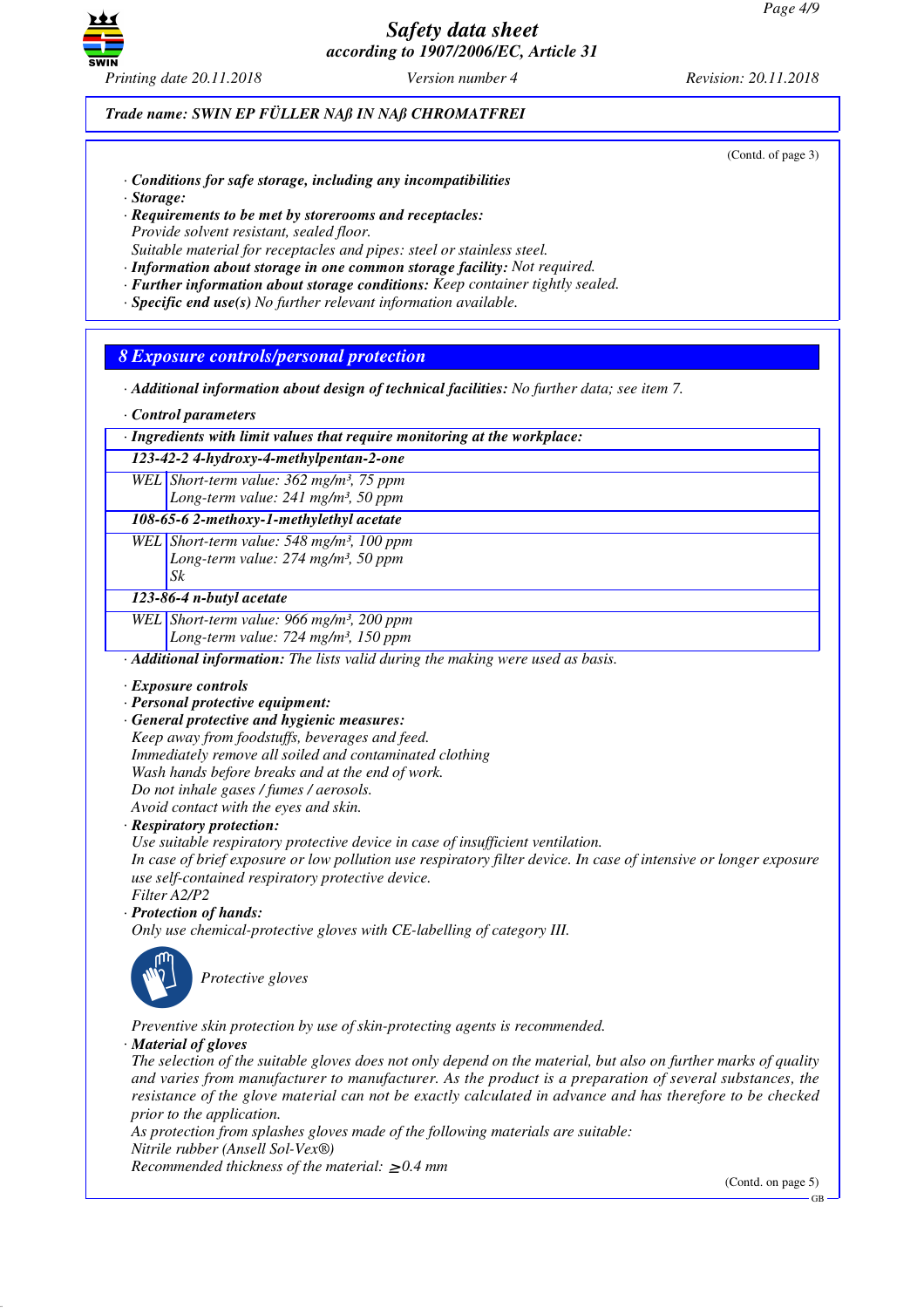

### *Trade name: SWIN EP FÜLLER NAß IN NAß CHROMATFREI*

(Contd. of page 4)

GB

- *· Penetration time of glove material*
- *Value for the permeation: Level*  $\leq$  *I*

*The exact break through time has to be found out by the manufacturer of the protective gloves and has to be observed.*

- *· For the permanent contact => 480 minutes gloves made of the following materials are suitable: HPPE-laminatet film (Ansell Barrier®)*
- *· Eye protection:*



\_R*Tightly sealed goggles*

### *· Body protection:*

*Protective clothing, anti-static (TYVEK® CLASSIC PLUS) Safety shoes/boots, antstatic*

| · Information on basic physical and chemical properties |                                                                                                 |
|---------------------------------------------------------|-------------------------------------------------------------------------------------------------|
| · General Information<br>$\cdot$ Appearance:            |                                                                                                 |
| Form:                                                   | Fluid                                                                                           |
| Colour:                                                 | According to product specification                                                              |
| $\cdot$ Odour:                                          | Aromatic                                                                                        |
| Odour threshold:                                        | Not determined.                                                                                 |
| $\cdot$ pH-value                                        | Not applicable.                                                                                 |
| · Change in condition                                   |                                                                                                 |
| Melting point/freezing point:                           | Undetermined.                                                                                   |
| Initial boiling point and boiling range: $124 °C$       |                                                                                                 |
| · Flash point:                                          | 23 - 60 °C                                                                                      |
| · Flammability (solid, gas):                            | Not applicable.                                                                                 |
| · Ignition temperature:                                 | 410 $\degree$ C                                                                                 |
| · Decomposition temperature:                            | Not determined.                                                                                 |
| · Auto-ignition temperature:                            | Product is not selfigniting.                                                                    |
| $\cdot$ Explosive properties:                           | Product is not explosive. However, formation of explosive air/<br>vapour mixtures are possible. |
| · Explosion limits:                                     |                                                                                                 |
| Lower:                                                  | 1.1 Vol %                                                                                       |
| <b>Upper:</b>                                           | 7 Vol %                                                                                         |
| $\cdot$ Vapour pressure at 20 °C:                       | $6.7$ hPa                                                                                       |
| $\cdot$ Density                                         | $1.40 - 1.55$ g/ml                                                                              |
| · Relative density                                      | Not determined.                                                                                 |
| · Vapour density                                        | Not determined.                                                                                 |
| $\cdot$ Evaporation rate                                | Not determined.                                                                                 |
| · Solubility in / Miscibility with                      |                                                                                                 |
| water:                                                  | Not miscible or difficult to mix.                                                               |
| · Partition coefficient: n-octanol/water:               | Not determined.                                                                                 |
| · Viscosity:                                            | DIN 53211 (6 mm) - 46 sec                                                                       |
| $\cdot$ Dynamic:                                        | Not determined.                                                                                 |
| $\cdot$ Kinematic at 20 $\degree$ C:                    | $100 s$ (ISO 6 mm)                                                                              |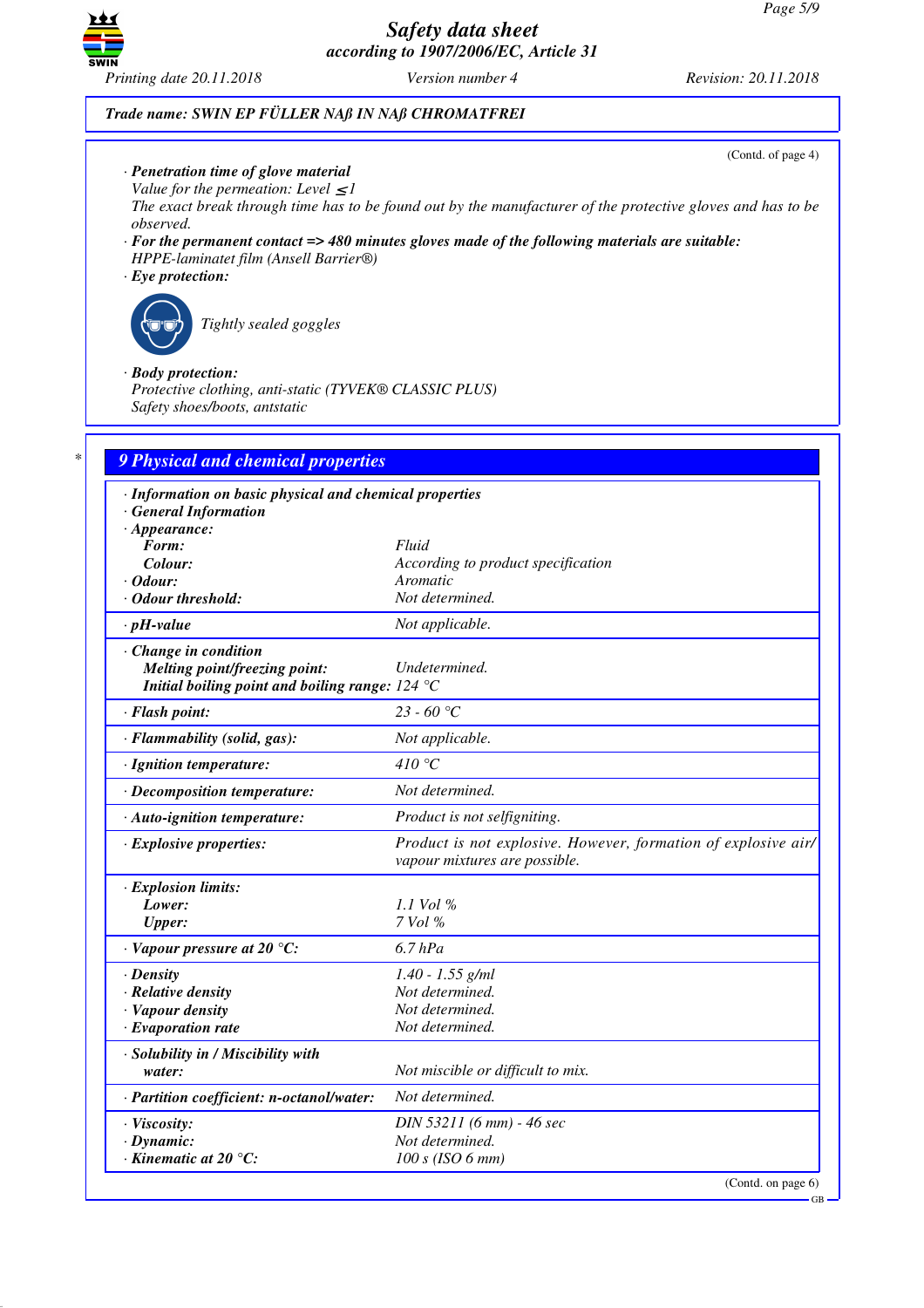

*Printing date 20.11.2018 Version number 4 Revision: 20.11.2018*

*Trade name: SWIN EP FÜLLER NAß IN NAß CHROMATFREI*

(Contd. of page 5)

*· Other information No further relevant information available.*

*10 Stability and reactivity*

*· Reactivity No further relevant information available.*

*· Chemical stability*

- *· Thermal decomposition / conditions to be avoided: No decomposition if used according to specifications.*
- *· Possibility of hazardous reactions No dangerous reactions known.*
- *· Conditions to avoid No further relevant information available.*
- *· Incompatible materials: No further relevant information available.*
- *· Hazardous decomposition products: No dangerous decomposition products known.*

## *11 Toxicological information*

- *· Information on toxicological effects*
- *· Acute toxicity Based on available data, the classification criteria are not met.*
- *· LD/LC50 values relevant for classification:*

#### *1330-20-7 xylene*

*Oral LD50 4,300 mg/kg (rat)*

*Dermal LD50 2,000 mg/kg (rabbit)*

- *· Primary irritant effect:*
- *· Skin corrosion/irritation*
- *Causes skin irritation.*
- *· Serious eye damage/irritation*
- *Causes serious eye irritation.*
- *· Respiratory or skin sensitisation*
- *Persons already sensitised to may develop allergic reactions when using this product.*
- *Persons suffering from asthma, eczema or skin problems should avoid contact with this product. May cause an allergic skin reaction.*
- *· CMR effects (carcinogenity, mutagenicity and toxicity for reproduction)*
- *· Germ cell mutagenicity Based on available data, the classification criteria are not met.*
- *· Carcinogenicity Based on available data, the classification criteria are not met.*
- *· Reproductive toxicity Based on available data, the classification criteria are not met.*
- *· STOT-single exposure Based on available data, the classification criteria are not met.*
- *· STOT-repeated exposure*

*May cause damage to organs through prolonged or repeated exposure.*

*· Aspiration hazard Based on available data, the classification criteria are not met.*

### *12 Ecological information*

- *· Toxicity*
- *· Aquatic toxicity: No further relevant information available.*
- *· Persistence and degradability No further relevant information available.*
- *· Behaviour in environmental systems:*
- *· Bioaccumulative potential No further relevant information available.*
- *· Mobility in soil No further relevant information available.*
- *· Ecotoxical effects:*
- *· Remark: Harmful to fish*
- *· Additional ecological information:*
- *· General notes:*

*Water hazard class 2 (German Regulation) (Self-assessment): hazardous for water Do not allow product to reach ground water, water course or sewage system. Harmful to aquatic organisms*

(Contd. on page 7)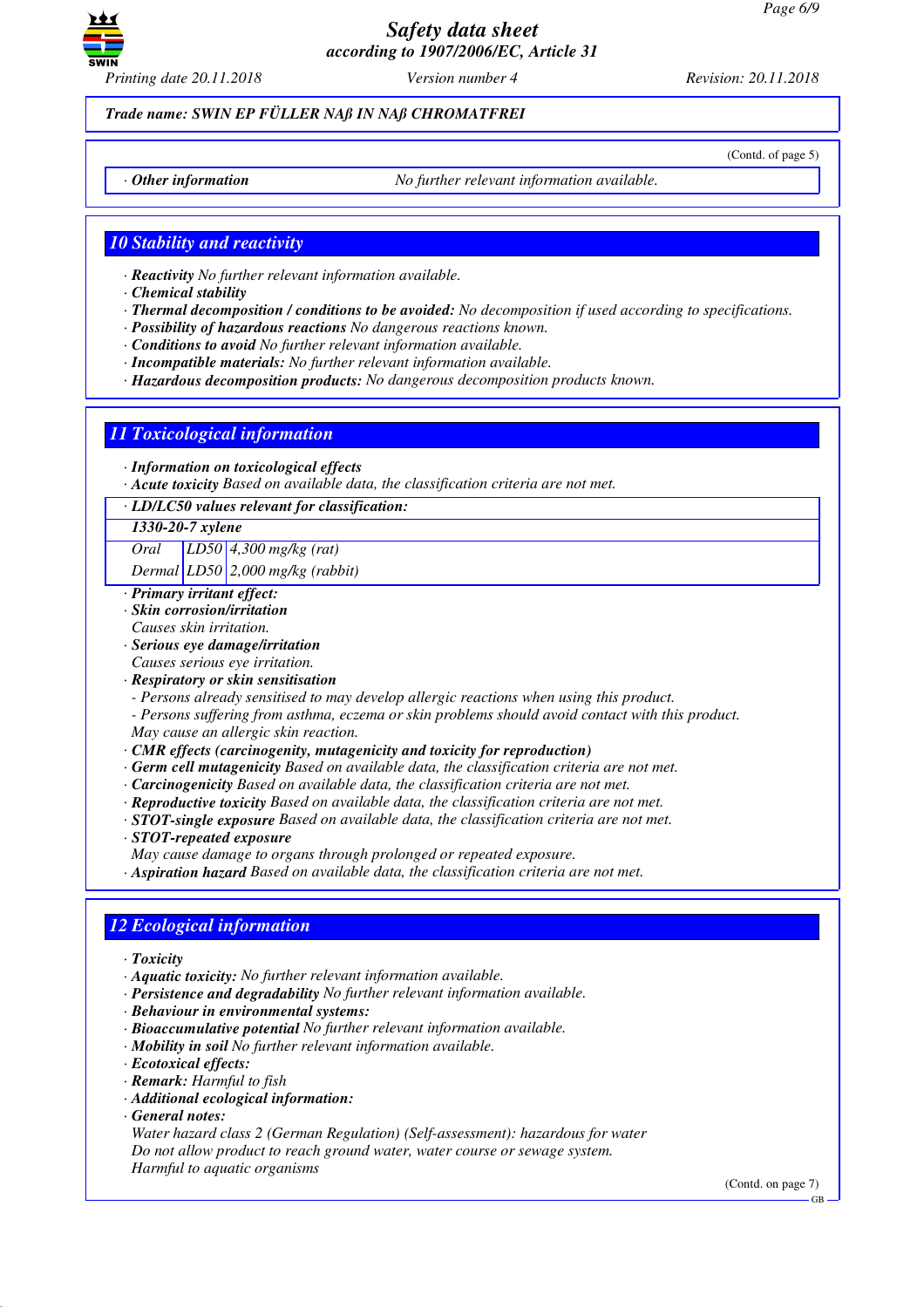

*Trade name: SWIN EP FÜLLER NAß IN NAß CHROMATFREI*

(Contd. of page 6)

- *· Results of PBT and vPvB assessment*
- *· PBT: Not applicable.*
- *· vPvB: Not applicable.*

*· Other adverse effects No further relevant information available.*

## *13 Disposal considerations*

*· Waste treatment methods*

*· Recommendation*

*Must not be disposed together with household garbage. Do not allow product to reach sewage system.*

| · European waste catalogue |                                                                                                                                                                                     |  |  |
|----------------------------|-------------------------------------------------------------------------------------------------------------------------------------------------------------------------------------|--|--|
|                            | 08 00 00   WASTES FROM THE MANUFACTURE, FORMULATION, SUPPLY AND USE (MFSU) OF<br>COATINGS (PAINTS, VARNISHES AND VITREOUS ENAMELS), ADHESIVES, SEALANTS<br><b>AND PRINTING INKS</b> |  |  |
| 08 01 00                   | wastes from MFSU and removal of paint and varnish                                                                                                                                   |  |  |
|                            | 08 01 11 $*$ waste paint and varnish containing organic solvents or other hazardous substances                                                                                      |  |  |

*· Uncleaned packaging:*

*15 00 00: WASTE PACKAGING; ABSORBENTS, WIPING CLOTHS, FILTER MATERIALS AND PROTECTIVE CLOTHING NOT OTHERWISE SPECIFIED*

*15 01 00: packaging (including separately collected municipal packaging waste)*

*15 01 10\*: packaging containing residues of or contaminated by dangerous substances*

*· Recommendation: Disposal must be made according to official regulations.*

| $\cdot$ UN-Number                                                       |                      |  |
|-------------------------------------------------------------------------|----------------------|--|
| $\cdot$ ADR, ADN, IMDG                                                  | not regulated        |  |
| $\cdot$ <i>IATA</i>                                                     | <b>UN1263</b>        |  |
| · UN proper shipping name                                               |                      |  |
| $\cdot$ ADR, ADN, IMDG                                                  | not regulated        |  |
| $\cdot$ IATA                                                            | <b>PAINT</b>         |  |
| · Transport hazard class(es)                                            |                      |  |
| $\cdot$ ADR, ADN, IMDG                                                  |                      |  |
| $\cdot$ Class                                                           | not regulated        |  |
|                                                                         |                      |  |
| $\cdot$ Class                                                           | 3 Flammable liquids. |  |
| · Label                                                                 | 3                    |  |
| · Packing group                                                         |                      |  |
| $\cdot$ ADR, IMDG                                                       | not regulated        |  |
| $\cdot$ <i>IATA</i>                                                     | III                  |  |
| · Environmental hazards:                                                | Not applicable.      |  |
| · Special precautions for user                                          | Not applicable.      |  |
| · Transport in bulk according to Annex II of Marpol<br>and the IBC Code | Not applicable.      |  |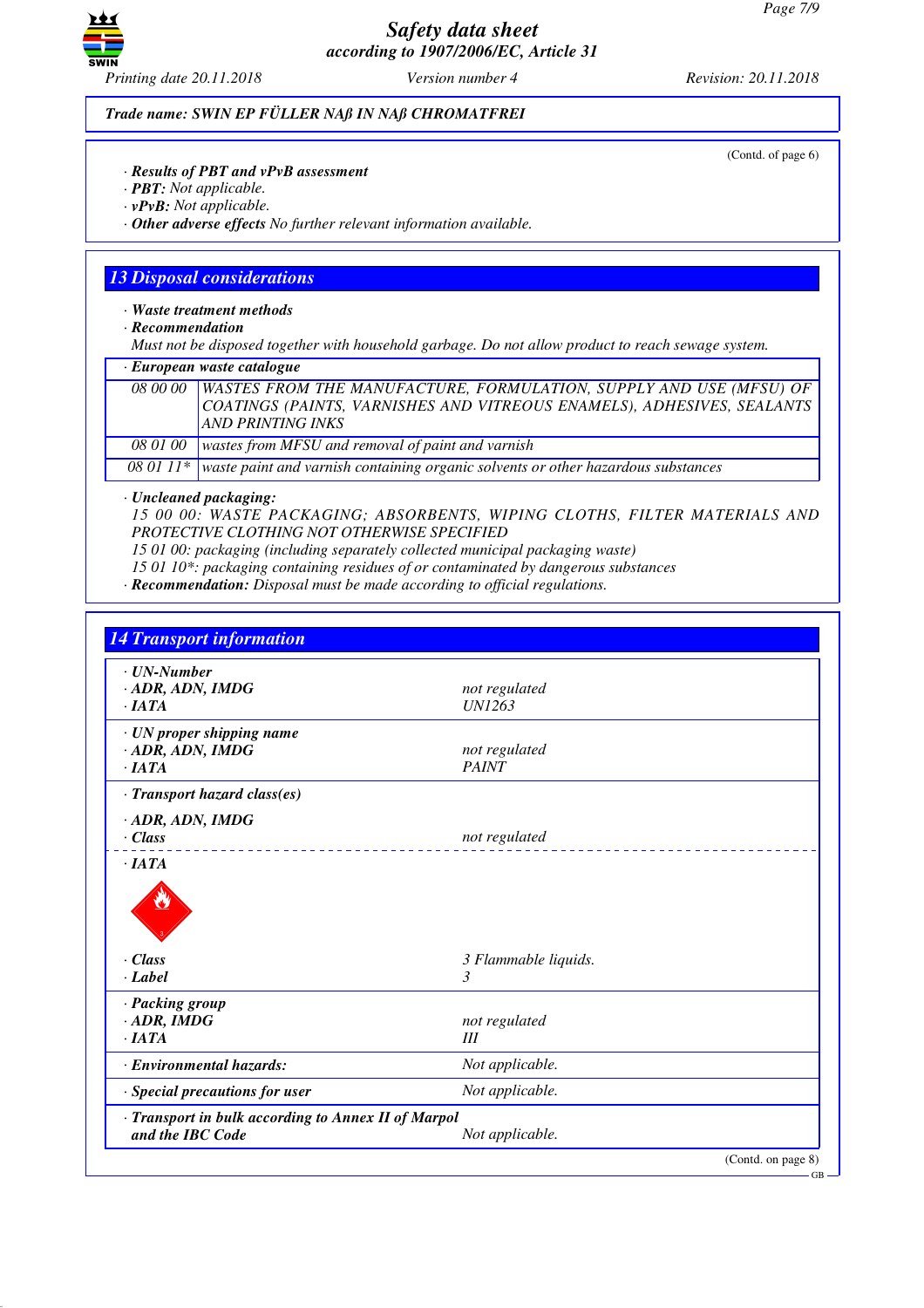

### *Trade name: SWIN EP FÜLLER NAß IN NAß CHROMATFREI*

|                                     | (Contd. of page 7)                                                                      |
|-------------------------------------|-----------------------------------------------------------------------------------------|
| · Transport/Additional information: |                                                                                         |
| $\cdot$ ADR                         |                                                                                         |
| · Remarks:                          | No dangerous goods in containers of 450 litres max.<br>capacity acc. to ADR 2.2.3.1.5.1 |
| $\cdot$ IMDG                        |                                                                                         |
| $\cdot$ Remarks:                    | No dangerous goods in containers of 30 litres max.<br>capacitiy acc. to IMDG 2.2.3.1.5  |
| · UN "Model Regulation":            | not regulated                                                                           |

### *15 Regulatory information*

*· Safety, health and environmental regulations/legislation specific for the substance or mixture*

*· Directive 2012/18/EU*

*· Named dangerous substances - ANNEX I None of the ingredients is listed.*

- *· Seveso category P5c FLAMMABLE LIQUIDS*
- *· Qualifying quantity (tonnes) for the application of lower-tier requirements 5.000 t*
- *· Qualifying quantity (tonnes) for the application of upper-tier requirements 50.000 t*
- *· REGULATION (EC) No 1907/2006 ANNEX XVII Conditions of restriction: 3*
- *· Chemical safety assessment: A Chemical Safety Assessment has not been carried out.*

### *16 Other information*

*This information is based on our present knowledge. However, this shall not constitute a guarantee for any specific product features and shall not establish a legally valid contractual relationship.*

#### *· Relevant phrases*

*H226 Flammable liquid and vapour. H304 May be fatal if swallowed and enters airways. H312 Harmful in contact with skin. H315 Causes skin irritation. H317 May cause an allergic skin reaction. H319 Causes serious eye irritation. H332 Harmful if inhaled. H335 May cause respiratory irritation. H336 May cause drowsiness or dizziness. H373 May cause damage to organs through prolonged or repeated exposure. H411 Toxic to aquatic life with long lasting effects. · Department issuing SDS: - · Contact: - · Abbreviations and acronyms: ADR: Accord européen sur le transport des marchandises dangereuses par Route (European Agreement concerning the International Carriage of Dangerous Goods by Road) IMDG: International Maritime Code for Dangerous Goods IATA: International Air Transport Association GHS: Globally Harmonised System of Classification and Labelling of Chemicals EINECS: European Inventory of Existing Commercial Chemical Substances ELINCS: European List of Notified Chemical Substances CAS: Chemical Abstracts Service (division of the American Chemical Society) LC50: Lethal concentration, 50 percent LD50: Lethal dose, 50 percent PBT: Persistent, Bioaccumulative and Toxic vPvB: very Persistent and very Bioaccumulative Flam. Liq. 3: Flammable liquids – Category 3 Acute Tox. 4: Acute toxicity – Category 4 Skin Irrit. 2: Skin corrosion/irritation – Category 2 Eye Irrit. 2: Serious eye damage/eye irritation – Category 2 Skin Sens. 1: Skin sensitisation – Category 1*

(Contd. on page 9)

GB